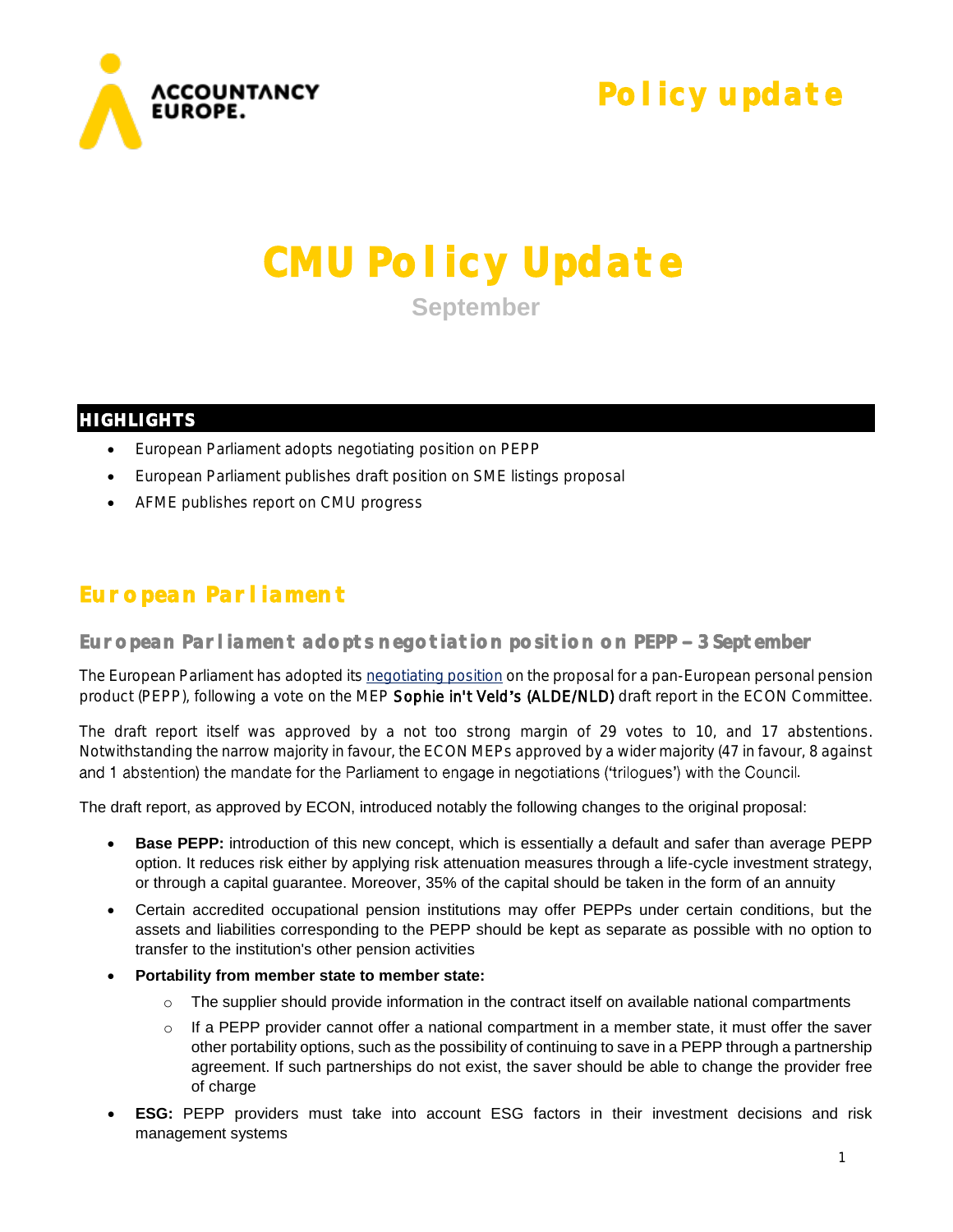• **Compensation:** creation of a cross-border collective redress mechanisms for consumers to apply for compensation

#### **Political dynamics behind the scenes**

The vote was already postponed once before the summer break due to disagreements between the MEPs. Even this time, the S&D Group failed to finalise its position until the final hour of the vote, and reportedly last-minute negotiations took place until the very end.

In order to be able to support the text, S&D MEPs tabled a last-minute oral amendment calling for changing the definition of capital. This new definition would have enabled pension savers to recover all of the nominal capital by disregarding the return on investment in the calculation if this is negative.

However, other political groups opposed the last-minute amendment, and it was consequently rejected. Hence why all S&D MEPs abstained and refrained from supporting the draft report.

#### **Next steps**

With both the European Parliament and the Council having finalised their preliminary positions, the two will now enter into trilogue negotiations to find a mutually agreeable compromise. Only then the Regulation can become EU law. This process of trilogues will take a few months at best. The ongoing Austrian Presidency of the Council has committed to achieving great progress on the file by the end of the year.

For further information on the Council's own position, please see Accountancy Europe's [CMU Policy Update](https://www.accountancyeurope.eu/wp-content/uploads/180702_CMU-PU-June258.pdf) from June.

**European Parliament takes first step to a position on SME listings reform, with publication of Draft report 25 September** 

The MEP Anne Sander (EPP/FRA) has published her [draft report](http://www.europarl.europa.eu/sides/getDoc.do?pubRef=-//EP//NONSGML+COMPARL+PE-627.044+01+DOC+PDF+V0//EN&language=EN) on the Commission proposal to facilitate SME listings on SME Growth Markets (SME GMs).

For further information on the Commission proposal, please see Accountancy Europe's [CMU Policy Update](https://www.accountancyeurope.eu/wp-content/uploads/180604_CMU-PU-April-May.pdf) from April-May.

In her draft report, Ms. Sander proposes a number of changes to the original Commission proposal, including the following:

- Refining definition for SMEs: review the SME definition thresholds in the Prospectus Regulation and MiFID II. These thresholds should be revised upwards, Ms. Sander believes. She proposes, in particular, to raise the turnover, balance sheet and market capitalisation thresholds
- Improve investment in both listed and unlisted SMEs: Ms. Sanders proposes, in the first instance, to extend the market sounding exemptions to cover all private bond placements irrespective of the trading venue. Second, SMEs should publish the state of their working capital in their growth prospectuses
- Further alleviations in the Prospectus Regulation:
	- o Reduce to two years the period for an SME to transfer its listing from a SME growth market to a regulated market while being able to benefit from a simplified disclosure regime
	- o Allowing companies that do not meet the thresholds set out in the Prospectus Regulation to be listed and benefit from advantages if their post-listing market value is below the MiFID II threshold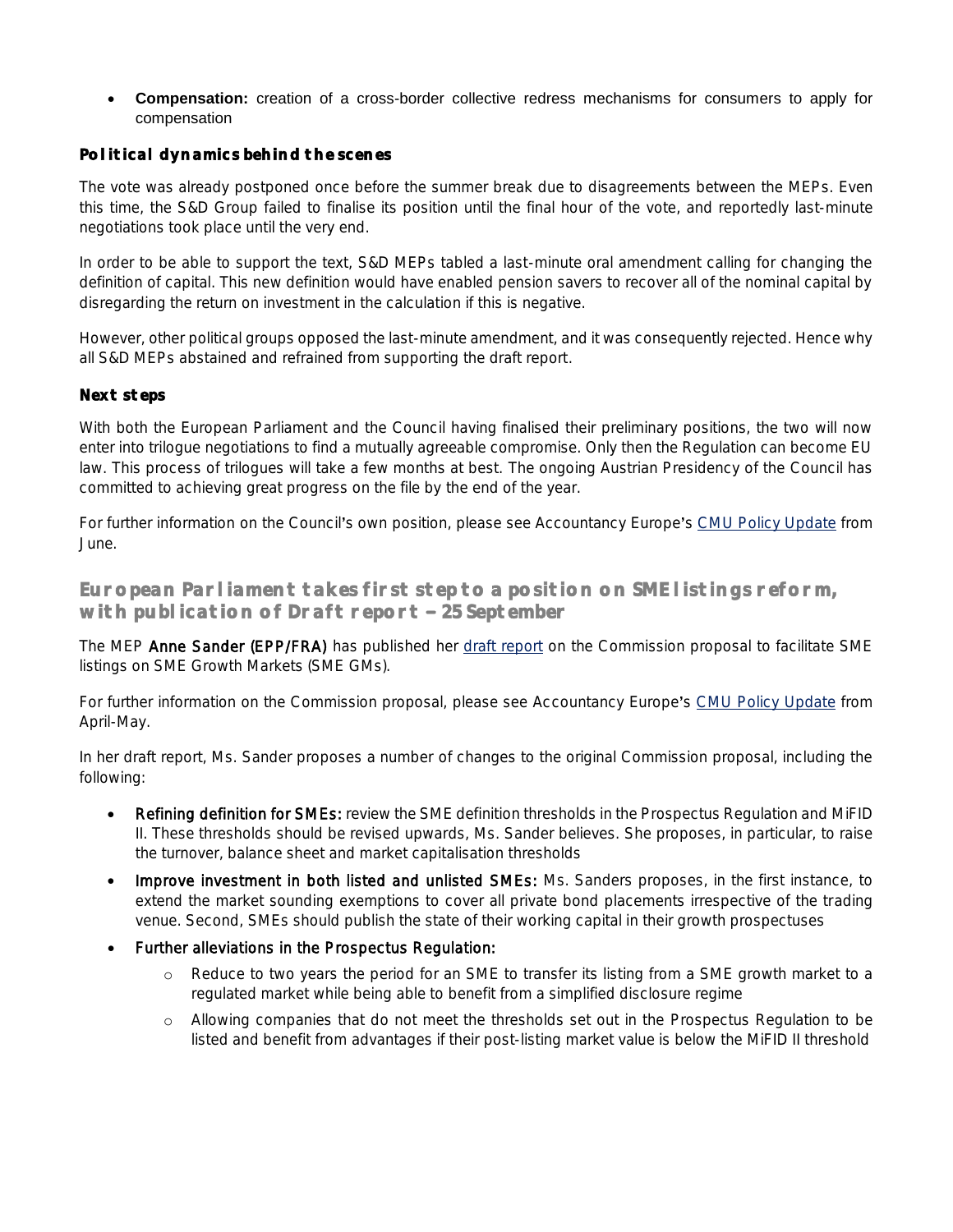- Further alleviations to the Market Abuse Regulation (MAR):
	- o Clarification of alleviations for inside information publication notifications
	- o Exemption for companies in growth markets from the obligation to keep lists of persons closely related to persons with managerial responsibilities
	- o Preservation of accepted national market practices for liquidity contracts and an extension of the possibility of using them in financial markets, particularly for relatively illiquid securities

In terms of next steps, the ECON Committee is currently scheduled to vote on the draft report on 3 December. On this file, the European Parliament will legislate on an equal basis to the member states in the Council.Eventually, both the Council and the European Parliament will have to reach a compromise for the proposal to become EU law.

### **ECB & ESAs**

ESAs publish report on automated financial advice - 5 September

The European Supervisory Authorities (ESAs) have published a [joint report](https://esas-joint-committee.europa.eu/Publications/Reports/JC%202018%2029%20-%20JC%20Report%20on%20automation%20in%20financial%20advice.pdf) on automated financial advice.

The Report argues that while automation in financial advice seems to be slowly growing, the overall number of firms and customers involved is still quite limited. As the identified risks have not materialised and considering the limited growth of the phenomenon, the ESAs believe that no immediate action is necessary.

## **Other News**

#### **AFME report tracks CMU progress 24 September**

The Association for Financial Markets in Europe (AFME) has published a [first report](https://www.afme.eu/globalassets/downloads/publications/afme-cmu-kpi-report-3.pdf) in what will be a series of annual reports that monitor progress in achieving the goals of the CMU.

The report uses seven key performance indicators (KPIs) to assess progress across the seven political priorities of the European Commission's CMU Action Plan. On the basis of these KPIs, the report makes the following observations:

- The availability of pools of capital for investment has shown encouraging improvements in most EU countries in recent years
- European companies continue to over rely on bank lending, as only 14% of new external funding by EU non-financial corporates in 2017 was through bonds or public equity, with the remainder funded through bank lending
- Europe is a global leader in sustainable finance. Over 2% of the EU's bonds issued in 2017 were labelled sustainable, up from 0% just five years ago and compared with less than 1% in the US in 2017. The EU, however, lacks diversity in terms of bond type, as around 95% of issuance since 2012 have been senior unsecured bonds, whereas the US has a much greater prevalence of sustainable securitisation
- The annual amount of pre-IPO risk capital invested into SMEs has increased in the EU from EUR 10.6 billion in 2013 to EUR 22.7 billion in 2017. However, risk capital investments remain low relative to GDP and a significant gap continues compared with the US (0.8% of GDP vs 0.15% of GDP in the EU)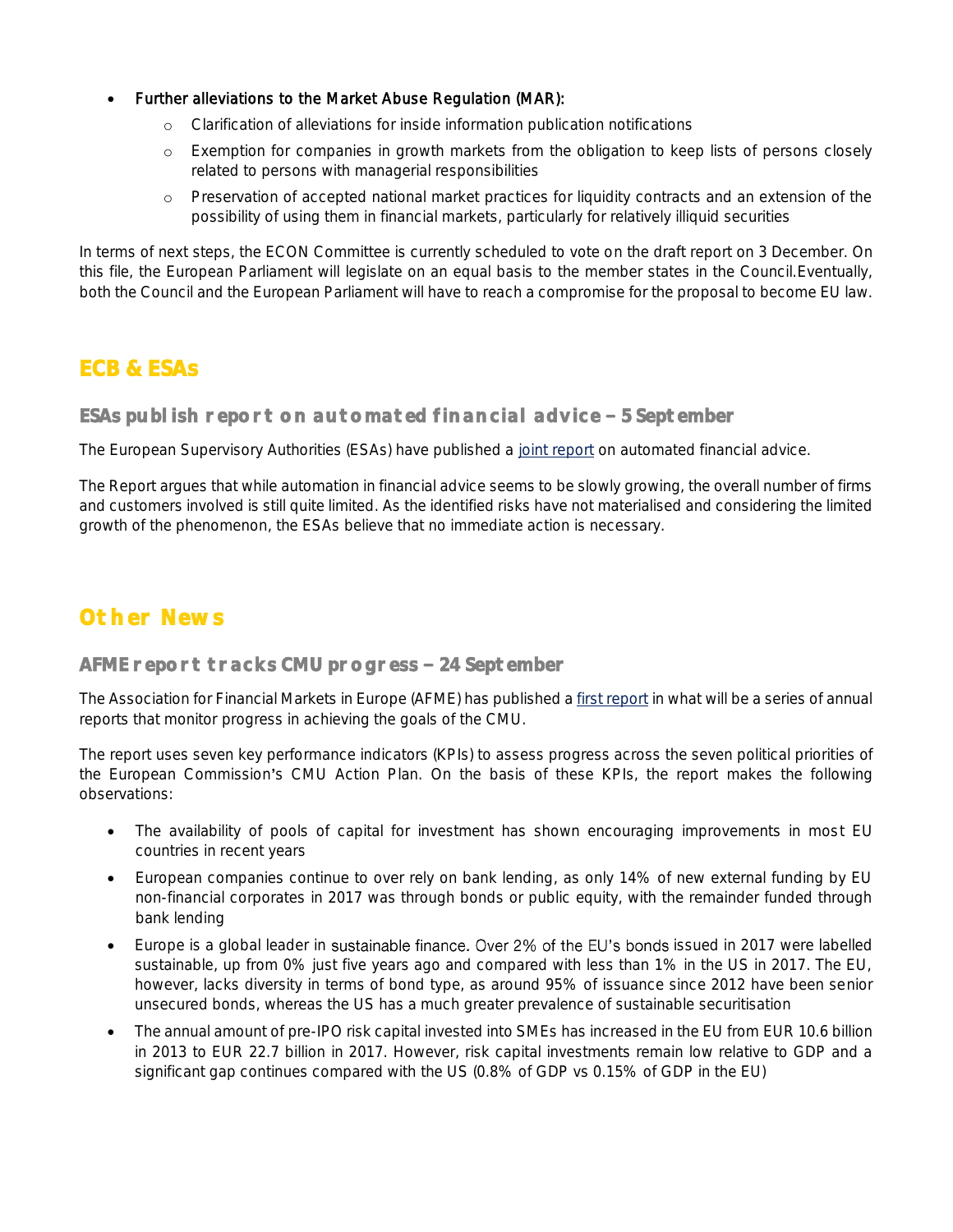- European capital markets have shown an encouraging trend towards greater integration since the aftermath of the financial crisis after the repatriation of some market activities and funding to home countries
- Recent years have shown a decline in the transformation of loans into tradeable securities like covered bonds, securitisation, or loan portfolio transactions
- Market depth has increased slightly in Central and Eastern European (CEE), although at a slow pace

# **MEP Questions & Answers**

#### **THE 'PAN-EUROPEAN PENSION PRODUCT (PEPP)' AND BLACKROCK - 7 September**

The European Commission has replied to a question asked by the MEP Kostadinka Kuneva (GUE-NGL/GRE) with regard to the PEPP proposal and Blackrock.

In her [question,](http://www.europarl.europa.eu/sides/getDoc.do?type=WQ&reference=E-2018-003254&language=EN) Ms. Kuneva accuses the PEPP proposal of being inspired by Blackrock. She asks the Commission about Blackrock's involvement in lobbying the Commission on the topic.

In his [reply,](http://www.europarl.europa.eu/sides/getAllAnswers.do?reference=E-2018-003254&language=EN) Vice-President Dombrovskis maintains that the initial inspiration for PEPP came from the European Insurance and Occupational Pensions Authority (EIOPA). He admits that Blackrock did reply to the Commission's initial CMU public consultation, but argues that Blackrock's proposed approach on personal pension products differs fundamentally from what the Commission has proposed in its PEPP proposal. Finally, the Vice-President emphasizes that the Commission listens to and consults a wide variety of stakeholders to inform its approach, and Blackrock is merely one out of several.

#### Green bonds as a potential source of speculation - 11 September

The European Commission has replied to a question asked by the MEP Dimitrios Papadimoulis (GUE-NGL/GRE) with regard to green bonds and their potential use for speculation.

In his [question,](http://www.europarl.europa.eu/sides/getDoc.do?type=WQ&reference=E-2018-003257&language=EN) Mr. Papadimoulis laments that companies issuing green bonds will on the one hand be able to finance their sustainability projects profitably, whilst maintaining other harmful practices. He fears that green bonds will merely become a non-substantive positive PR venture for businesses. He therefore asks the Commission how it will ensure that green bonds cannot become a vehicle of speculation by green bond issuers, and what challenges it sees in the "rapid rise" of green bond globally.

In hi[s reply,](http://www.europarl.europa.eu/sides/getAllAnswers.do?reference=E-2018-003257&language=EN) Vice-President Dombrovskis underlines that the European Commission recognises the need to ensure that all green bond issuers respect clear and transparent rules. Good market practice of high-quality green bond issuers includes an independent review of the impact of investments or projects financed with green bonds, to avoid green-washing, the Vice-President elaborates. The Commission is also expecting its Technical Expert Group on sustainable finance to report back to it by Q2 2019 on its thinking for developing a EU green bond standard.